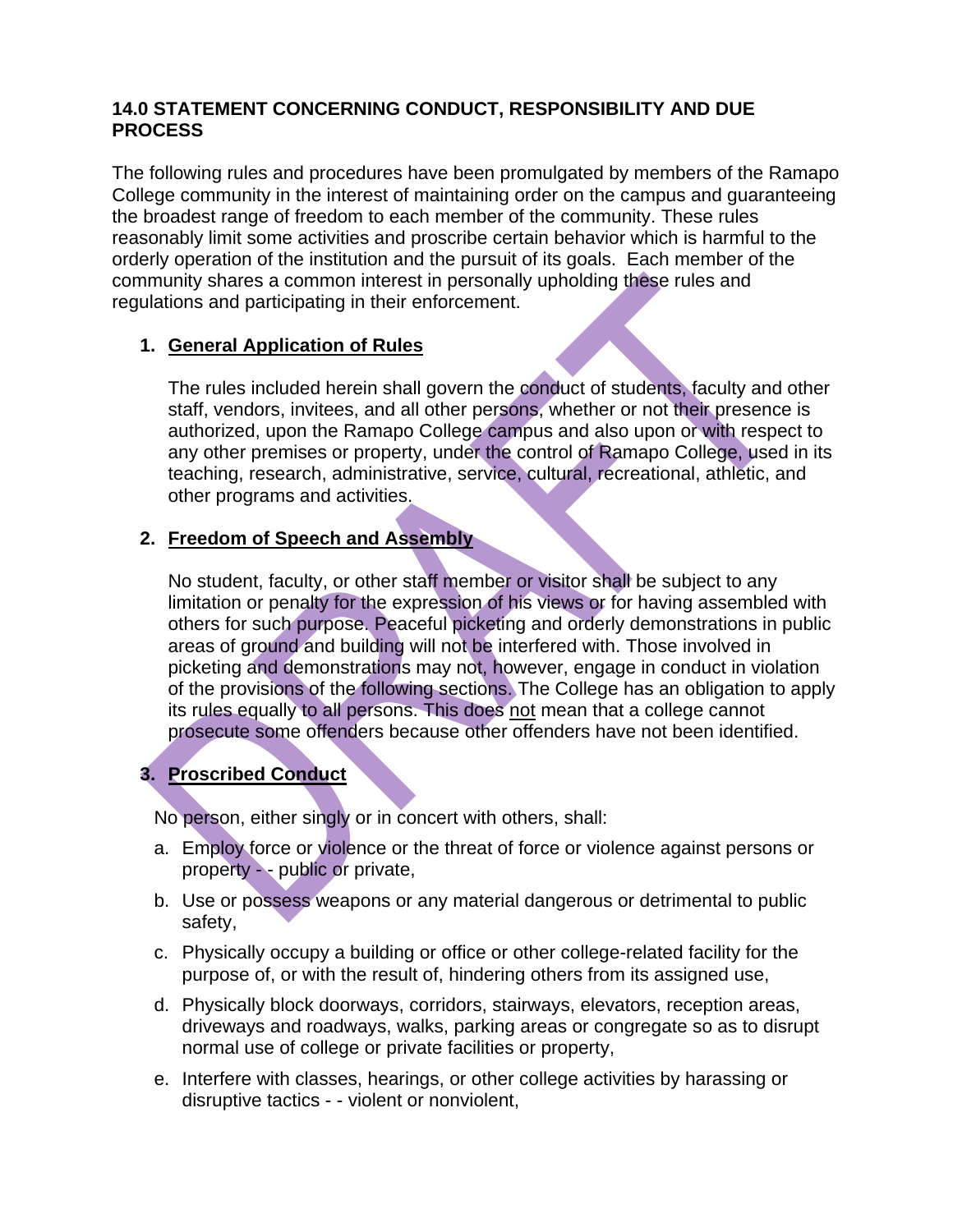- f. Fail to comply with the directives of college authorities or their designees in the discharge of their assigned duties in relation to any herein-mentioned actions or situations,
- g. Refuse to produce satisfactory identification when requested by lawful authority.

### **4. In addition to the above-listed proscriptions, the following shall also apply**:

#### a. Alcoholic Beverages

The unauthorized or illegal use of alcoholic beverages on the Ramapo College campus or any unit thereof is prohibited.

b. Drugs

The use, possession, sale or being under the influence of illegal narcotics, chemicals, psychedelic drugs, and other dangerous or illegal drugs or substances on Ramapo College premises is strictly prohibited.

c. Gambling

Illegal gambling on campus is prohibited.

d. Theft

The College authorities will take disciplinary action against persons found to have committed acts of thievery on campus and will cooperate with duly authorized officials in the investigation and prosecution of persons committing major acts of theft.

# e. Other Illegal Acts

All persons are advised that local, county, State, and Federal enforcement agencies have jurisdiction on the College campus and that the College authorities will cooperate with these agencies to uphold the law.

Persons adjudged guilty of violating these prohibitions will be subject to all applicable civil and criminal penalties. College-connected persons will also be subject to College disciplinary action, which may include suspension or dismissal.

# **5. Enforcement Program**

The President shall be responsible for the enforcement of these rules, and he/she shall designate other administrative officers to take action in accordance with these rules when required or appropriate.

It is not intended by any provision herein to curtail the right of students, faculty, or staff to be heard upon any matter affecting them in their relations with the institution. In the case of any apparent violation of these rules by such persons which does not pose any immediate threat of injury to person or property, the President or his/her designee must make reasonable effort to learn the cause of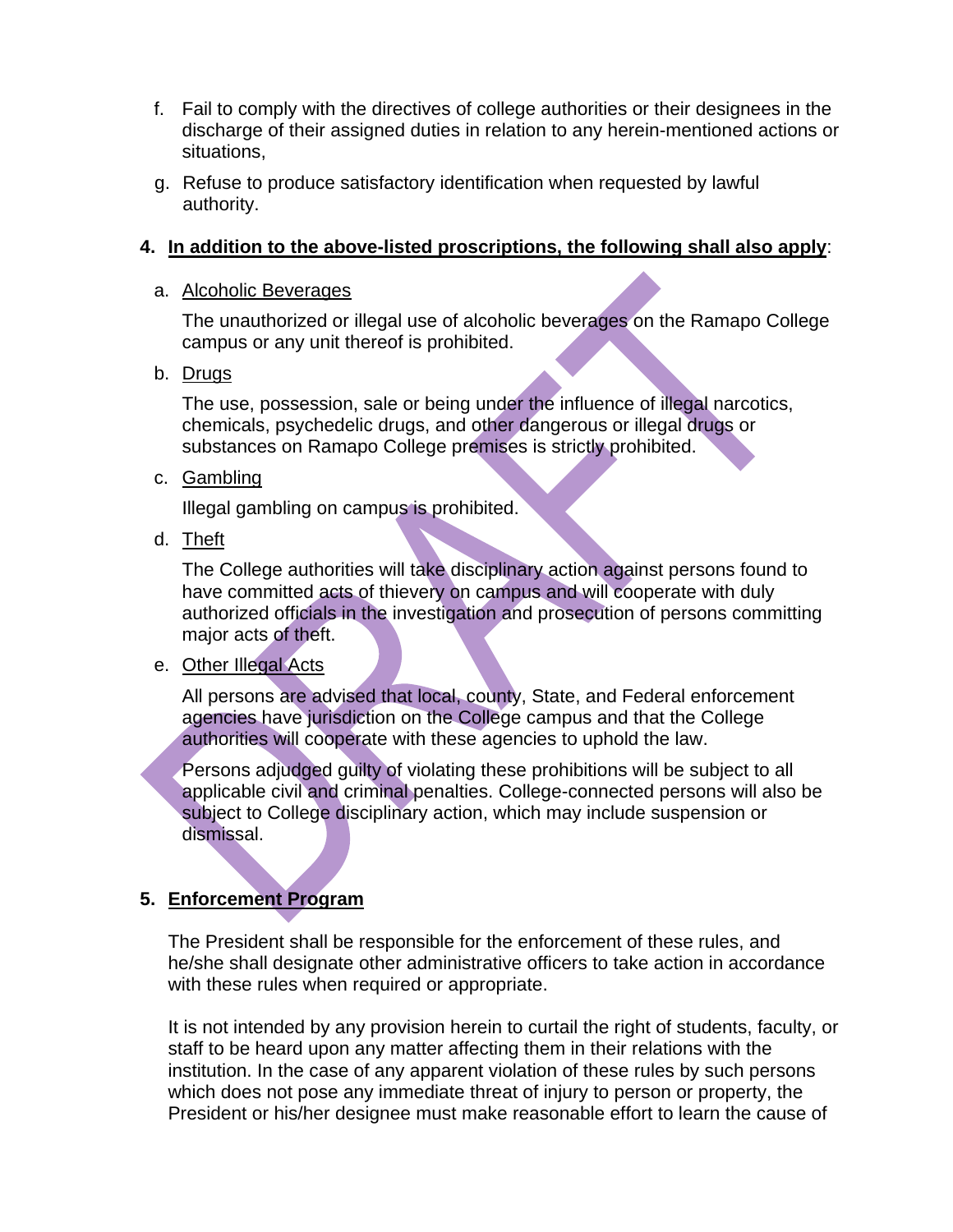the conduct in question and to persuade those engaged therein to desist and to resort to permissible methods for the resolution of any issues which may be presented. In doing so such persons shall be warned of the consequences of persistence in the prohibited conduct.

#### **6. Procedures**

A faculty member accused of violations of College regulations shall be accorded a hearing in accordance with the procedures adopted by the College.

### **7. Penalties**

A person who is adjudged to have violated any applicable rule of the College shall if he/she is a faculty member having a term or continuing appointment, be guilty of misconduct and be subject to dismissal or termination of his/her employment or such lesser disciplinary action as the facts may warrant, including suspension without pay or censure.

#### **8. The Concept of Double Jeopardy**

It should be noted that the College adjudicatory system is not a court of law and should not attempt to operate in place of civil authority. In this respect, a portion of a report by the American Bar Association is appropriate.

The Commission elsewhere in this Report records its view that university rules may appropriately overlap certain State and Federal statutes, and that the concept of double jeopardy does not limit the scope of a university's rules. Thus, a student who disrupts a classroom in a manner that subjects him to a general statute applicable to assault and battery may also appropriately be subject to university disciplinary processes as well. Conversely, the fact that certain student conduct is not necessarily subject to any State or Federal statute does not make it inappropriate for a college to forbid such conduct ... the relation of college rules to general laws is therefore largely coincidental.

# **9. Emergency Procedures**

When actions of individuals constitute a clear and present danger and such actions do not cease after warning by authorized personnel, the President or his/her designee may cause the ejection of the violator from any premises which he/she occupies in such violation and shall initiate disciplinary action as herein provided

The President or his/her designee may apply to the public authorities for any aid which he/she deems necessary, and he/she may request the Attorney General of the State of New Jersey to apply to any court of appropriate jurisdiction for an